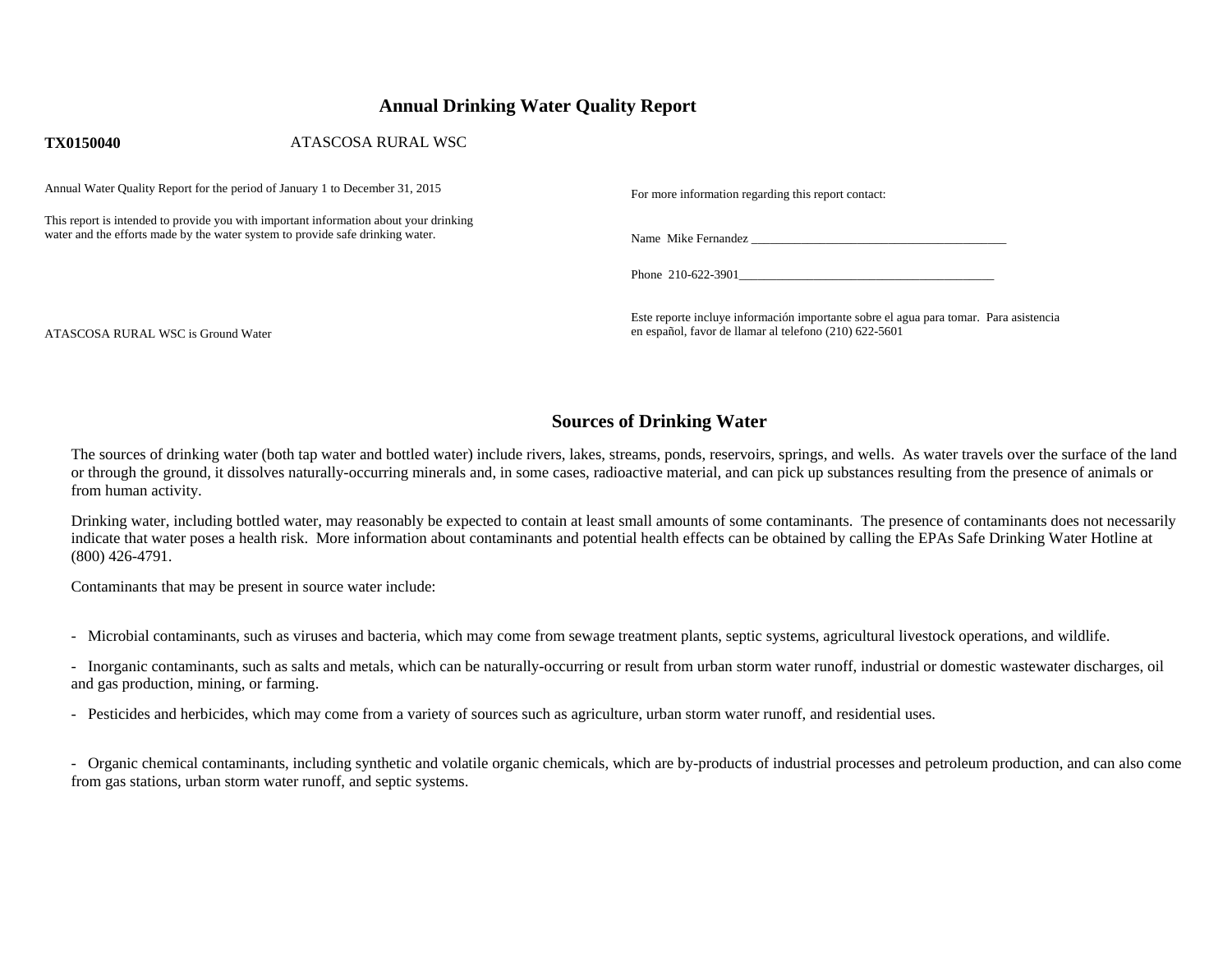- Radioactive contaminants, which can be naturally-occurring or be the result of oil and gas production and mining activities.

In order to ensure that tap water is safe to drink, EPA prescribes regulations which limit the amount of certain contaminants in water provided by public water systems. FDA regulations establish limits for contaminants in bottled water which must provide the same protection for public health.

Contaminants may be found in drinking water that may cause taste, color, or odor problems. These types of problems are not necessarily causes for health concerns. For more information on taste, odor, or color of drinking water, please contact the system's business office.

You may be more vulnerable than the general population to certain microbial contaminants, such as Cryptosporidium, in drinking water. Infants, some elderly, or immunocompromised persons such as those undergoing chemotherapy for cancer; persons who have undergone organ transplants; those who are undergoing treatment with steroids; and people with HIV/AIDS or other immune system disorders, can be particularly at risk from infections. You should seek advice about drinking water from your physician or health care providers. Additional guidelines on appropriate means to lessen the risk of infection by Cryptosporidium are available from the Safe Drinking Water Hotline (800-426-4791).

If present, elevated levels of lead can cause serious health problems, especially for pregnant women and young children. Lead in drinking water is primarily from materials and components associated with service lines and home plumbing. We are responsible for providing high quality drinking water, but we cannot control the variety of materials used in plumbing components. When your water has been sitting for several hours, you can minimize the potential for lead exposure by flushing your tap for 30 seconds to 2 minutes before using water for drinking or cooking. If you are concerned about lead in your water, you may wish to have your water tested. Information on lead in drinking water, testing methods, and steps you can take to minimize exposure is available from the Safe Drinking Water Hotline or at http://www.epa.gov/safewater/lead.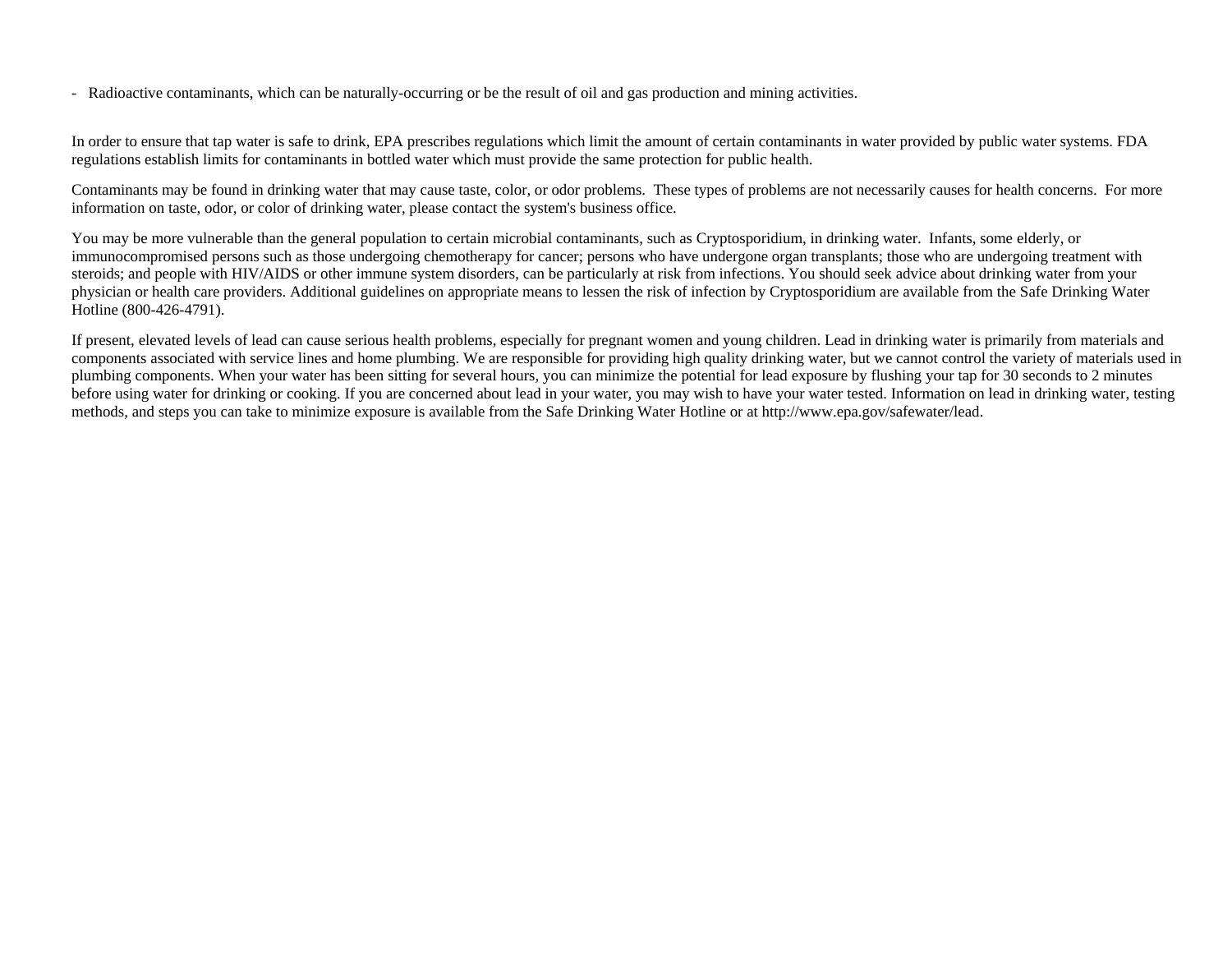#### **Information about Source Water Assessments**

TCEQ completed an assessment of your water and results indicate that some of our sources are susceptible to certain contaminants. The sampling requirements for your water system is based on this susceptibility and previous sample data. Any detections of these contaminants will be found in this Consumer Confidence Report. For more information on source water assessments and protection efforts at our system contact Mike Fernandez

For more information about your sources of water, please refer to the Source Water Assessment Viewer available at the following URL: http://gis3.tceq.state.tx.us/swav/Controller/index.jsp?wtrsrc=

Further details about sources and source-water assessments are available in Drinking Water Watch at the following URL: http://dww.tceq.texas.gov/DWW

| Source Water Name         | Type of Water | <b>Report Status</b> | Location     |
|---------------------------|---------------|----------------------|--------------|
| 3 - 14450 JARRATT RD      | GW            |                      | BEXAR        |
| 4 - 11060 JARRATTT RD     | GW            |                      | BEXAR        |
| 5 - 13192 MACDONA-LACOSTE | <b>GW</b>     |                      | BEXAR        |
| 6 - 13192 MACDONA-LACOSTE | GW            |                      | <b>BEXAR</b> |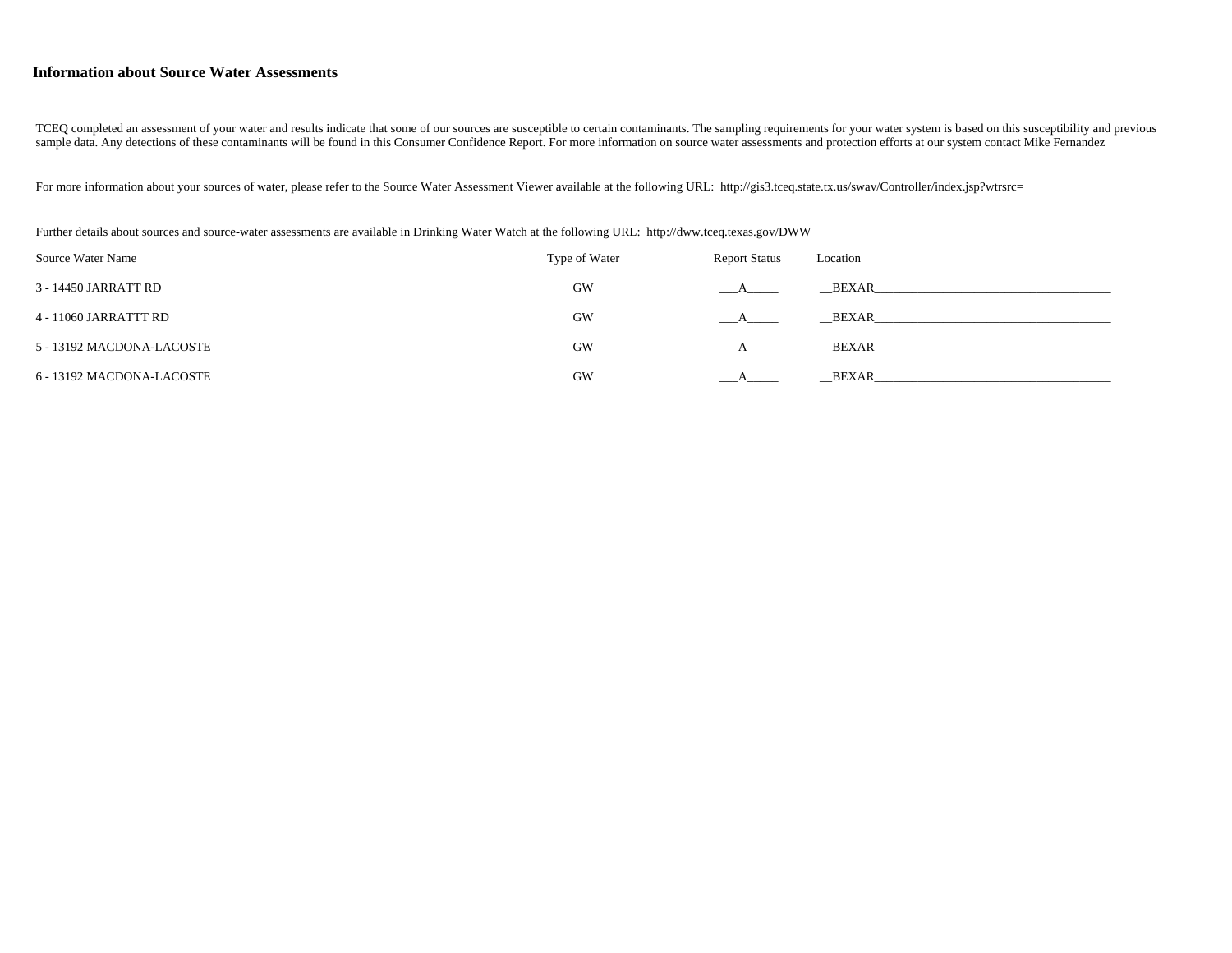#### **2015Regulated Contaminants Detected**

### **Lead and Copper**

Definitions:

 Action Level Goal (ALG): The level of a contaminant in drinking water below which there is no known or expected risk to health. ALGs allow for a margin of safety. Action Level: The concentration of a contaminant which, if exceeded, triggers treatment or other requirements which a water system must follow.

| <b>Lead and Copper</b> | Date Sampled | MCLG | Action Level (AL) | 90th Percentile | # Sites Over AL | Units | Violation | <b>Likely Source of Contamination</b>                                                                         |
|------------------------|--------------|------|-------------------|-----------------|-----------------|-------|-----------|---------------------------------------------------------------------------------------------------------------|
| <b>Copper</b>          | 08/30/2013   | 1.:  | ر. 1              | 0.464           |                 | ppm   |           | Erosion of natural deposits; Leaching from wood<br>preservatives; Corrosion of household plumbing<br>systems. |
| Lead                   | 08/30/2013   |      |                   | 1.35            |                 | ppb   |           | Corrosion of household plumbing systems; Erosion<br>of natural deposits.                                      |

#### **Water Quality Test Results**

| Definitions:                                       | The following tables contain scientific terms and measures, some of which may require explanation.                                                                                                        |
|----------------------------------------------------|-----------------------------------------------------------------------------------------------------------------------------------------------------------------------------------------------------------|
| Avg:                                               | Regulatory compliance with some MCLs are based on running annual average of monthly samples.                                                                                                              |
| Maximum Contaminant Level or MCL:                  | The highest level of a contaminant that is allowed in drinking water. MCLs are set as close to the MCLGs as feasible using the best available treatment technology.                                       |
| Maximum Contaminant Level Goal or MCLG:            | The level of a contaminant in drinking water below which there is no known or expected risk to health. MCLGs allow for a margin of safety.                                                                |
| Maximum residual disinfectant level or MRDL:       | The highest level of a disinfectant allowed in drinking water. There is convincing evidence that addition of a disinfectant is necessary for control of microbial<br>contaminants.                        |
| Maximum residual disinfectant level goal or MRDLG: | The level of a drinking water disinfectant below which there is no known or expected risk to health. MRDLGs do not reflect the benefits of the use of disinfectants to<br>control microbial contaminants. |
| MFL                                                | million fibers per liter (a measure of asbestos)                                                                                                                                                          |
| na:                                                | not applicable.                                                                                                                                                                                           |
| <b>NTU</b>                                         | nephelometric turbidity units (a measure of turbidity)                                                                                                                                                    |
| pCi/L                                              | picocuries per liter (a measure of radioactivity)                                                                                                                                                         |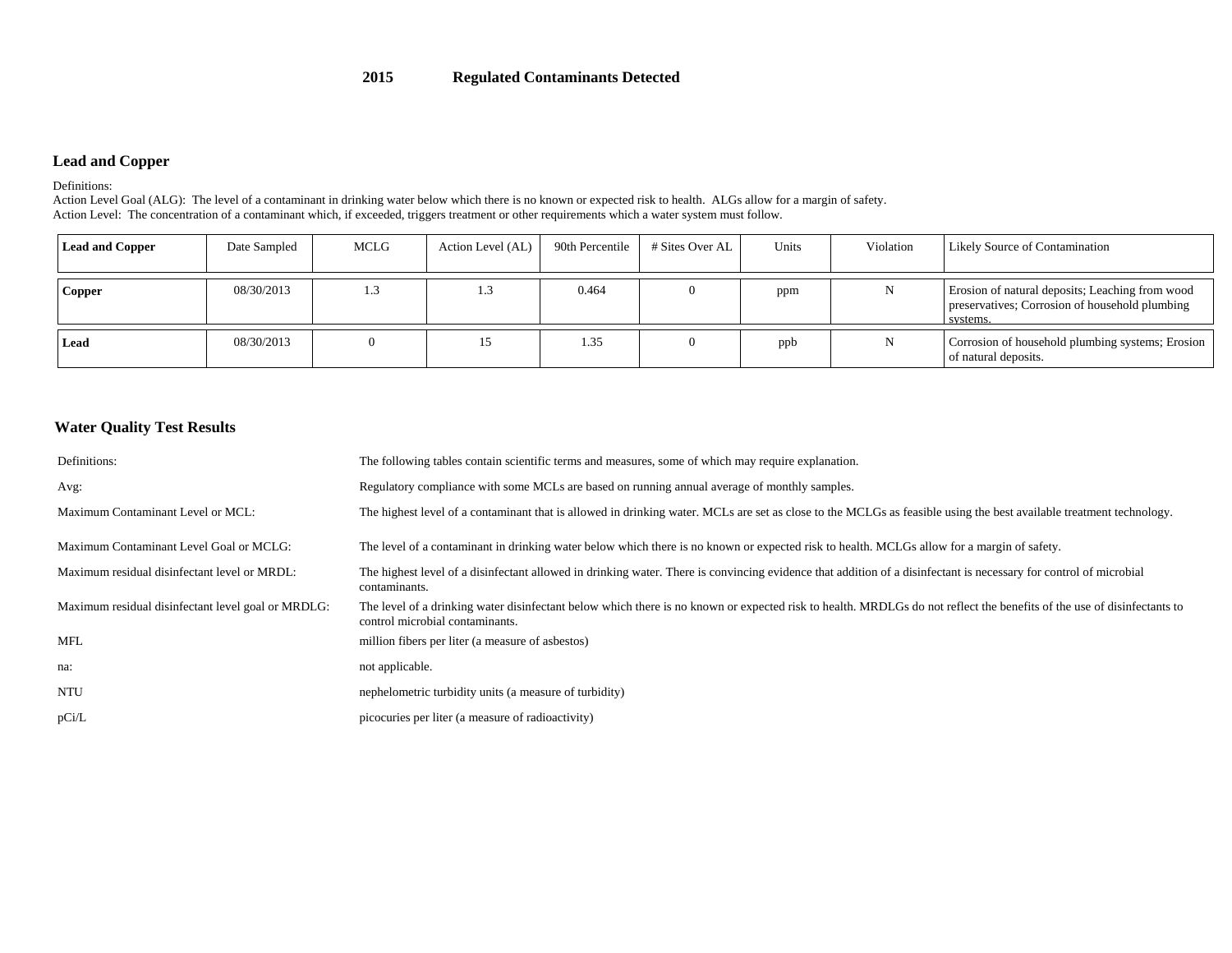# **Water Quality Test Results**

| ppb: | micrograms per liter or parts per billion - or one ounce in 7,350,000 gallons of water |
|------|----------------------------------------------------------------------------------------|
| ppm: | milligrams per liter or parts per million - or one ounce in 7,350 gallons of water.    |
| ppt  | parts per trillion, or nanograms per liter $(ng/L)$                                    |
| ppq  | parts per quadrillion, or picograms per liter (pg/L)                                   |
|      |                                                                                        |

| Disinfectant | Year | Average<br>Level | Minimum<br>Level | Maximum<br>Level | <b>MRDL</b> | MRDLG | Unit of<br>Measure | Violation<br>(Y/N) | Likely Source of Contamination          |
|--------------|------|------------------|------------------|------------------|-------------|-------|--------------------|--------------------|-----------------------------------------|
| CHLORINE     | 2015 | 1.17             | 0.70             | . 49             |             |       | ppm                | N                  | Water additive used to control microbes |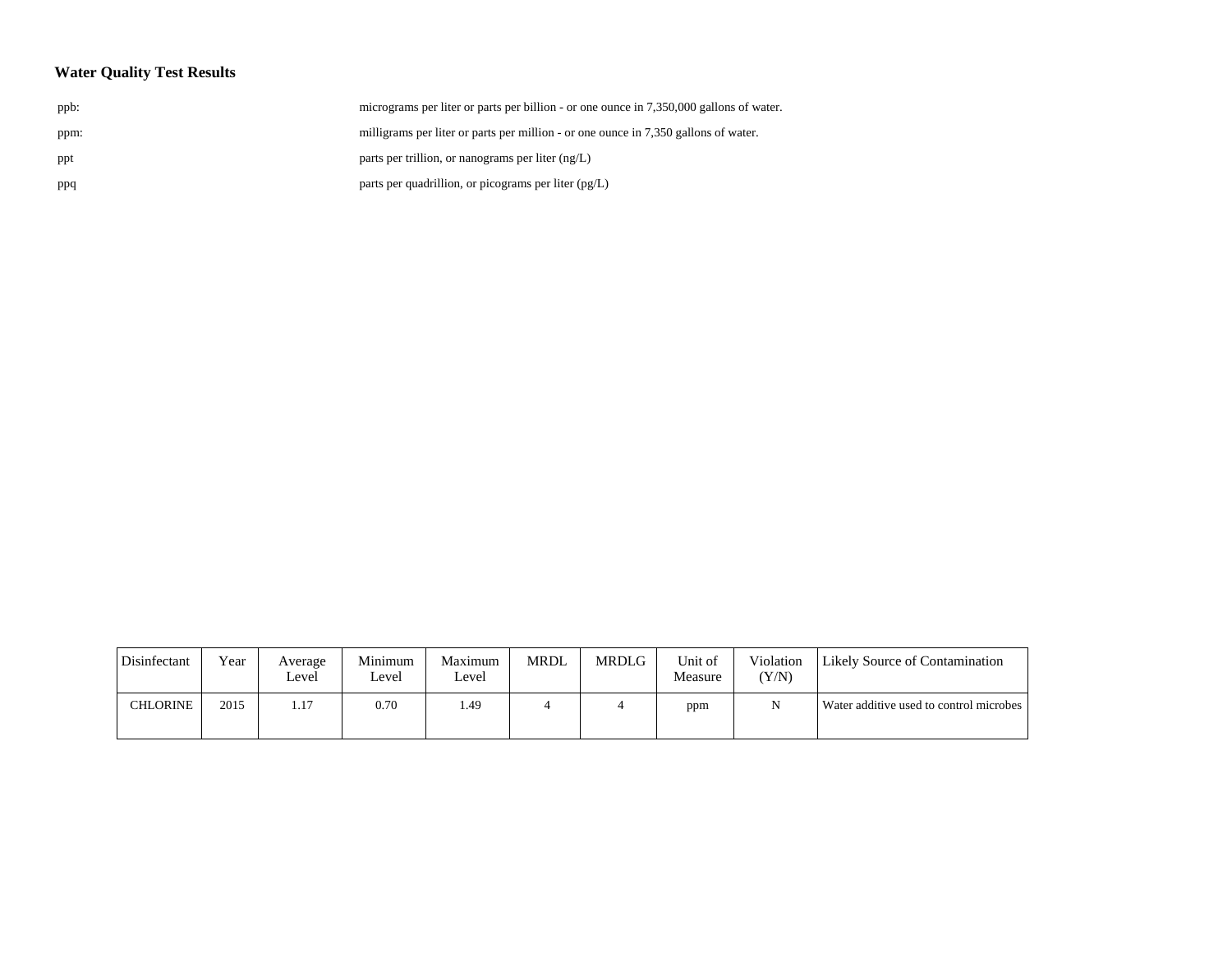# **Regulated Contaminants**

| <b>Disinfectants and Disinfection</b><br><b>By-Products</b> | <b>Collection Date</b> | <b>Highest Level</b><br>Detected | Range of Levels<br>Detected | <b>MCLG</b>              | <b>MCL</b> | Units     | Violation   | Likely Source of Contamination                                                                                                   |
|-------------------------------------------------------------|------------------------|----------------------------------|-----------------------------|--------------------------|------------|-----------|-------------|----------------------------------------------------------------------------------------------------------------------------------|
| Haloacetic Acids (HAA5)*                                    | 2015                   | 1.2                              | $0 - 1.2$                   | No goal for the<br>total | 60         | ppb       | N           | By-product of drinking water disinfection.                                                                                       |
| <b>Total Trihalomethanes</b><br>(TTHM)                      | 2015                   | 5                                | $1.3 - 8.4$                 | No goal for the<br>total | 80         | ppb       | N           | By-product of drinking water disinfection.                                                                                       |
| <b>Inorganic Contaminants</b>                               | <b>Collection Date</b> | <b>Highest Level</b><br>Detected | Range of Levels<br>Detected | <b>MCLG</b>              | <b>MCL</b> | Units     | Violation   | Likely Source of Contamination                                                                                                   |
| <b>Barium</b>                                               | 03/27/2014             | 0.129                            | $0.129 - 0.129$             | $\mathfrak{D}$           | 2          | ppm       | $\mathbf N$ | Discharge of drilling wastes; Discharge from metal<br>refineries; Erosion of natural deposits.                                   |
| <b>Fluoride</b>                                             | 03/27/2014             | 2.05                             | $2.05 - 2.05$               | 4                        | 4.0        | ppm       | N           | Erosion of natural deposits; Water additive which<br>promotes strong teeth; Discharge from fertilizer and<br>aluminum factories. |
| Nitrate [measured as<br>Nitrogen]                           | 2015                   | 0.02                             | $0.02 - 0.02$               | 10                       | 10         | ppm       | N           | Runoff from fertilizer use; Leaching from septic<br>tanks, sewage; Erosion of natural deposits.                                  |
| <b>Radioactive Contaminants</b>                             | <b>Collection Date</b> | <b>Highest Level</b><br>Detected | Range of Levels<br>Detected | <b>MCLG</b>              | <b>MCL</b> | Units     | Violation   | Likely Source of Contamination                                                                                                   |
| <b>Beta/photon emitters</b>                                 | 2015                   | 8.5                              | $0 - 8.5$                   | $\Omega$                 | 50         | $pCi/L^*$ | N           | Decay of natural and man-made deposits.                                                                                          |

\*EPA considers 50 pCi/L to be the level of concern for beta particles.

| Combined Radium 226/228                           | 2015 |    | $2.89 - 4.09$ |   |    | pCi/L           | N | Erosion of natural deposits. |
|---------------------------------------------------|------|----|---------------|---|----|-----------------|---|------------------------------|
| <b>Gross alpha excluding radon</b><br>and uranium | 2015 | 15 | $13 - 20.1$   | 0 | 15 | pCi/L           | N | Erosion of natural deposits. |
| Uranium                                           | 2015 |    | $0 - 3.4$     |   | 30 | $\frac{u g}{l}$ |   | Erosion of natural deposits. |